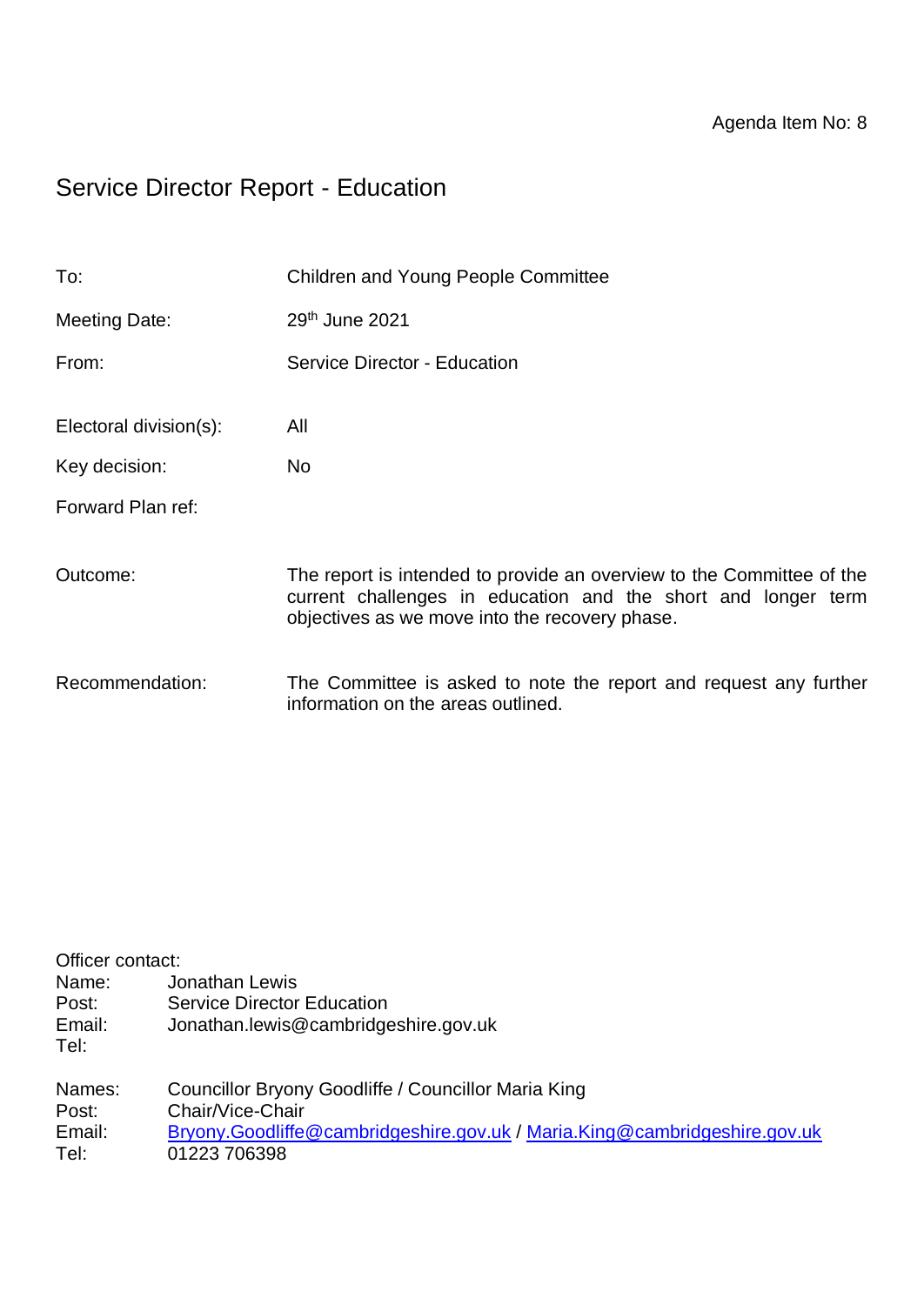## 1. Background

1.1 The Covid-19 situation has meant the work of the education directorate has expanded significantly to provide advice and guidance to all schools and early years settings, whilst many of our statutory functions continue. It has been a hugely challenging time where teams across the Council have stood up to this challenge and worked beyond expectations to ensure our children, staff and communities are protected. This journey has been charted through reports to the Children and Young People Committee. This challenge continues, but we are starting to move towards the recovery phase and this paper seeks to cover the current approach and future plans for the Directorate.

## 2. Key Issues in Education

#### Covid 19 Position

2.1 Since the start of the summer term  $(12<sup>th</sup>$  April), we have had 177 confirmed Covid-19 cases in Cambridgeshire schools and early years settings. These include cases in independent schools. This has led to 144 members of staff and 2,001 children isolating. We have undertaken regular briefings for Headteachers at each of the stages of the route map out of Covid-19 and provided resources and support to ensure schools and early years settings continue to remain safe places for our children and staff. Weekly member briefings have been produced throughout the Covid-19 pandemic for Members and MPs to ensure they are fully briefed on the challenges we are facing.

#### **Attendance**

2.2 Attendance has been strong throughout, reflecting parental confidence and the hard work of schools to support children safely returning to school. We have been consistently above national and regional average and we produce a weekly monitoring tool for schools that compare their attendance against other schools in the Local Authority area. This has been perceived as best practice by the Department for Education and shared with other areas where attendance is low.

|                                                | Attendance - 9th June 2021 |         |         |
|------------------------------------------------|----------------------------|---------|---------|
|                                                |                            | East of |         |
|                                                | Cambridgeshire             | England | England |
| <b>Primary Attendance</b>                      | 96.9%                      | 96.0%   | 95.5%   |
| <b>Secondary Attendance</b>                    | 73.4%                      | 73.3%   | 72.4%   |
| Overall attendance                             | 87.9%                      | 85.9%   | 85.2%   |
| Pupils with an Education, Health and Care Plan | 86.9%                      | 85.7%   | 85.3%   |
| Pupils with social worker                      | 84.3%                      | 81.2%   | 81.3%   |

2.3 These figures are impacted by closure of bubbles as the attendance is compared against overall numbers on a school roll.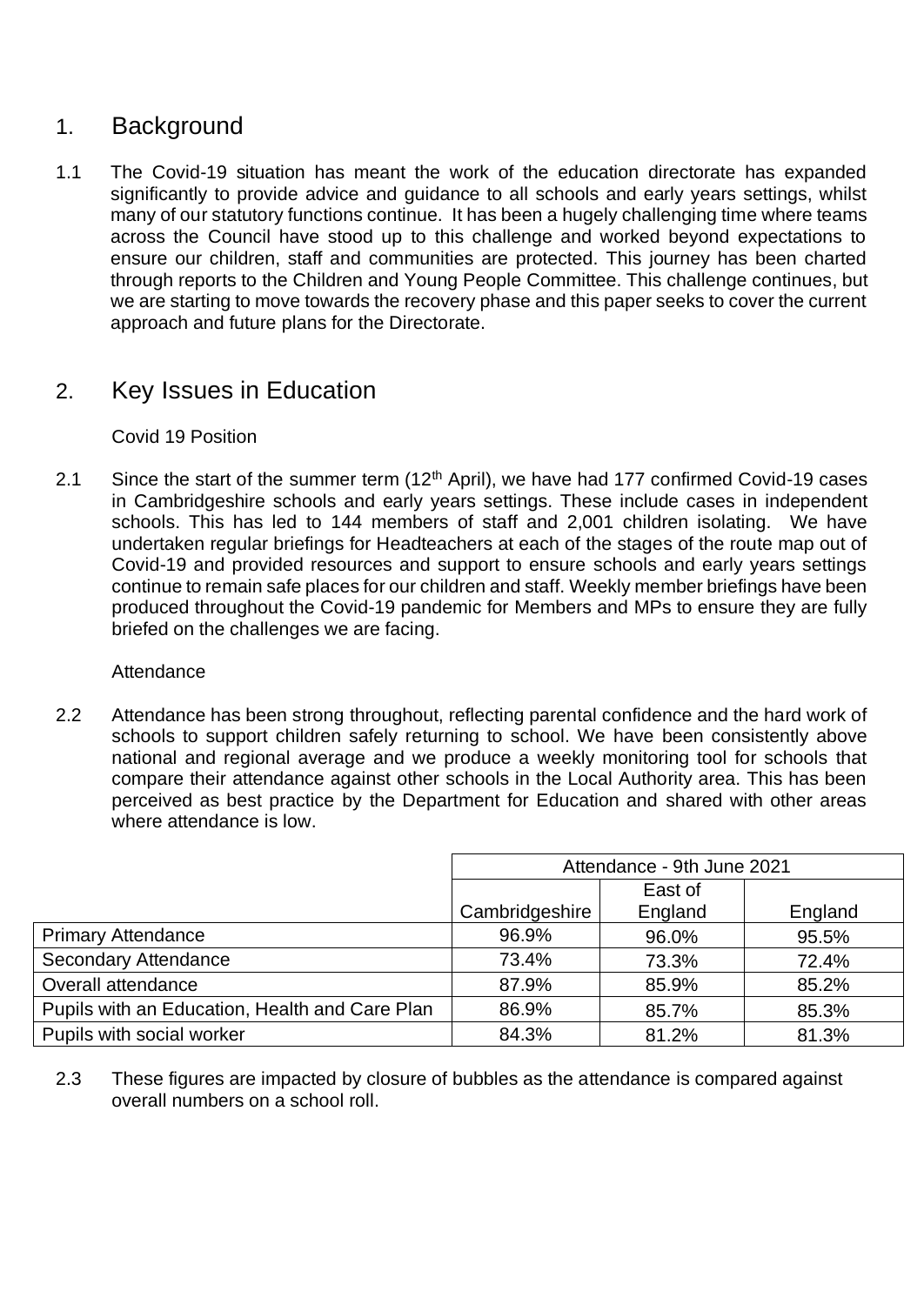Exams – Year 11 and Year 13.

- 2.4 Owing to the cancellation of exams again this academic year, schools have been collating evidence on student performance for teacher assessed grades (TAG). This has included the use of tests made available by the examining body, mock results, assessed student work and other evidence. Schools will then submit the TAG information to the relevant board, and these will be reviewed and moderated, with further investigation if required. A period of moderation and review will be undertaken before results are published on the 10th August (A-levels) and 12th August (GCSEs). This is earlier than usual to allow times for appeals and for students to get more support with their choice of the next stage of their education. Students are not notified of their submitted grades.
- 2.5 The appeal process is open to all students. Centres must submit appeals requested by students. There is a prioritised appeal process for those students applying to higher education who did not attain their firm choice (i.e. the offer they accepted as their first choice) and wish to appeal an A-level or other Level 3 qualification result. The appeals process goes through two stages:
	- Stage 1: The Centre Review where there is check for administrative errors (e.g. mistransposing grades from one spreadsheet to another) and that the centre has followed its procedures properly and consistently.
	- Stage 2: Awarding Organisation appeal. Candidates can appeal to awarding organisations if they feel the Centre Review did not properly resolve concerns about administrative or procedural errors. They can also appeal on the basis of unreasonable exercise of academic judgement in the choice of evidence from which to determine the grade and/or the determination of that grade from the evidence. The independent reviewer will determine the alternative grade. The awarding organisation will then report the revised grade and outcome of the appeal, with reasons, to the centre. The 'independent reviewer' is a subject expert appointed and trained by the awarding organisation.
- 2.6 Priority students have to request Centre Reviews (stage 1) by August 16th, and Awarding Organisation appeals (stage 2) by August 23rd. Non-priority appeals can be processed until October.
- 2.7 Where the awarding organisation finds an issue, they will report these findings to the centre and direct them to revise the Teacher Assessed Grade.
- 2.8 Teaching staff and leaders will be required to be available over the summer holidays. This is likely to be a challenging process for both schools, students, and parents. We are intending to undertake some proactive communication work prior to the publication of outcomes so people can understand the arrangements for this year.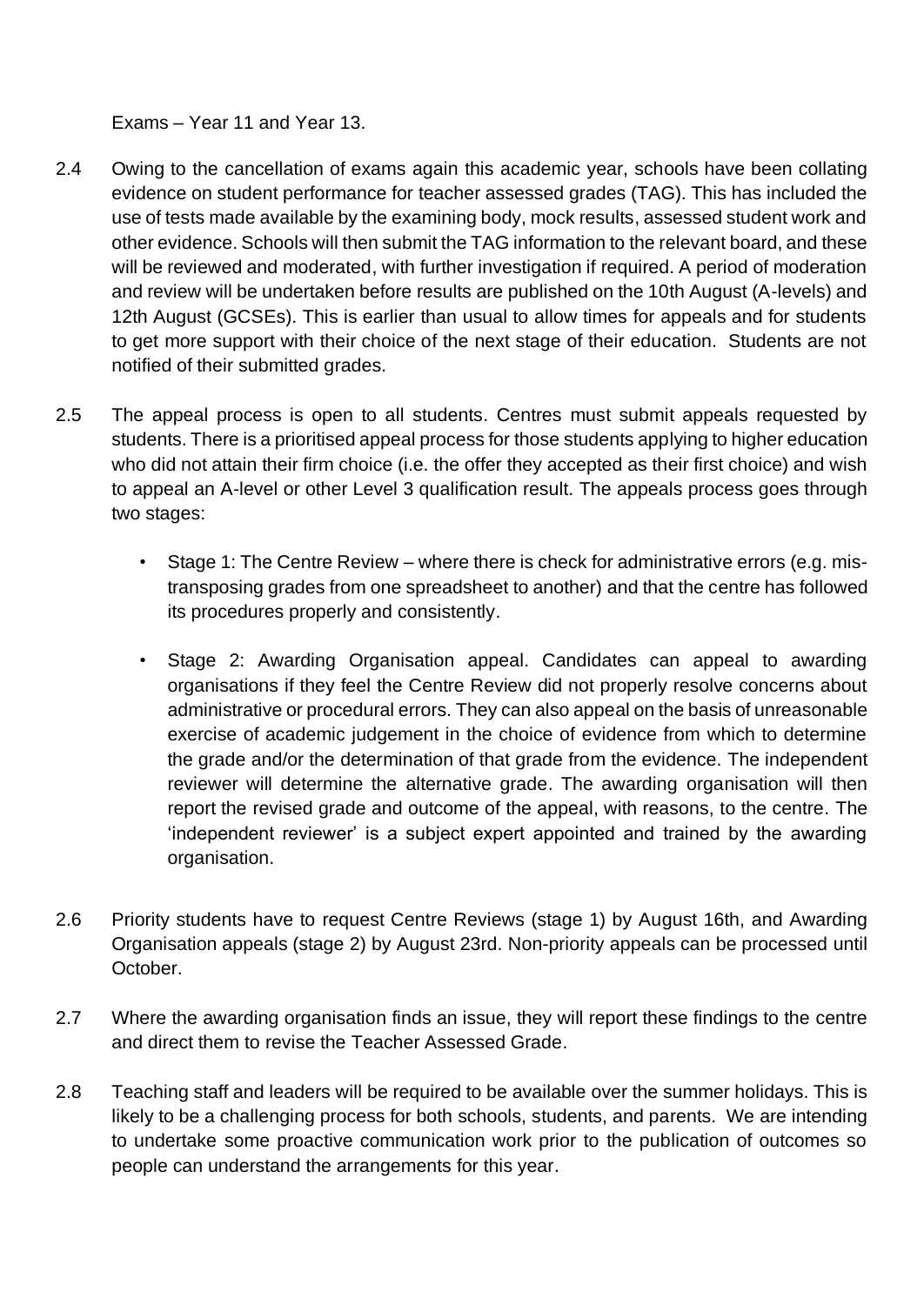#### Current Priorities

- 2.9 Covid-19 is very much still part of our daily work. However, we have begun to focus on wider areas which will contribute to our work and objectives moving forward. Upcoming reports to this Committee will outline these areas further but the current areas of priority are:
	- Supporting schools with the continued challenge of Covid-19. This is likely to remain until Spring 2022 due to vaccination roll out with children and the impact of the Delta variant in school age children.
	- We have not yet seen the full impact of Covid-19 on families and vulnerable children and young people – behaviour, SEND needs and mental health challenges are emerging. We will need to respond to support this and broker additional services to support children. We do not currently have any additional funding for this.
	- The substantial deficit on the Dedicated Schools Grant (DSG) for high needs funding. This is around £27m and we have lobbied Government for additional funding but nothing has been forthcoming to date. We are finalising a recovery plan and have worked closely with the Department for Education (DfE) to outline the challenges we face. Our aim is to bring our spend in line with the annual budget in the next three years. We will continue pushing our case for DfE 'safety valve' funding to write off our deficit. Other authorities have received this funding.
	- Addressing the lack of capacity within SEND services to support the volume of requests for Education Health and Care Plans. We have seen a 38.5% increase in numbers of children in three years and despite investment in the team, we cannot keep pace with the volume of work. The statutory assessment process takes capacity from across the service. We also need further capacity to transform service areas to provide better outcomes and reduce spend.
	- Understanding the impact of Covid-19 on pupil's learning. This is not yet fully understood and will not be established nationally until next year with the first set of published performance data. We are intending collecting information from schools this term to understand where children are against national expectations to help schools to plan.
	- Procure a provider and deliver a voucher scheme for all eligible children from vulnerable families for the 2021 Summer holidays.
	- Recruiting to vacancies across the service we have been unable to recruit to several key roles within the team including the Assistant Director for School and Setting Improvement. To deliver current and future priorities, we need further capacity.
	- We have recently undertaken a revisit of our LA survey of schools after three years. This has shown significant improvement in the creditability of the LA but also highlighted a number of areas for further development. This will form part of our action plan moving forward.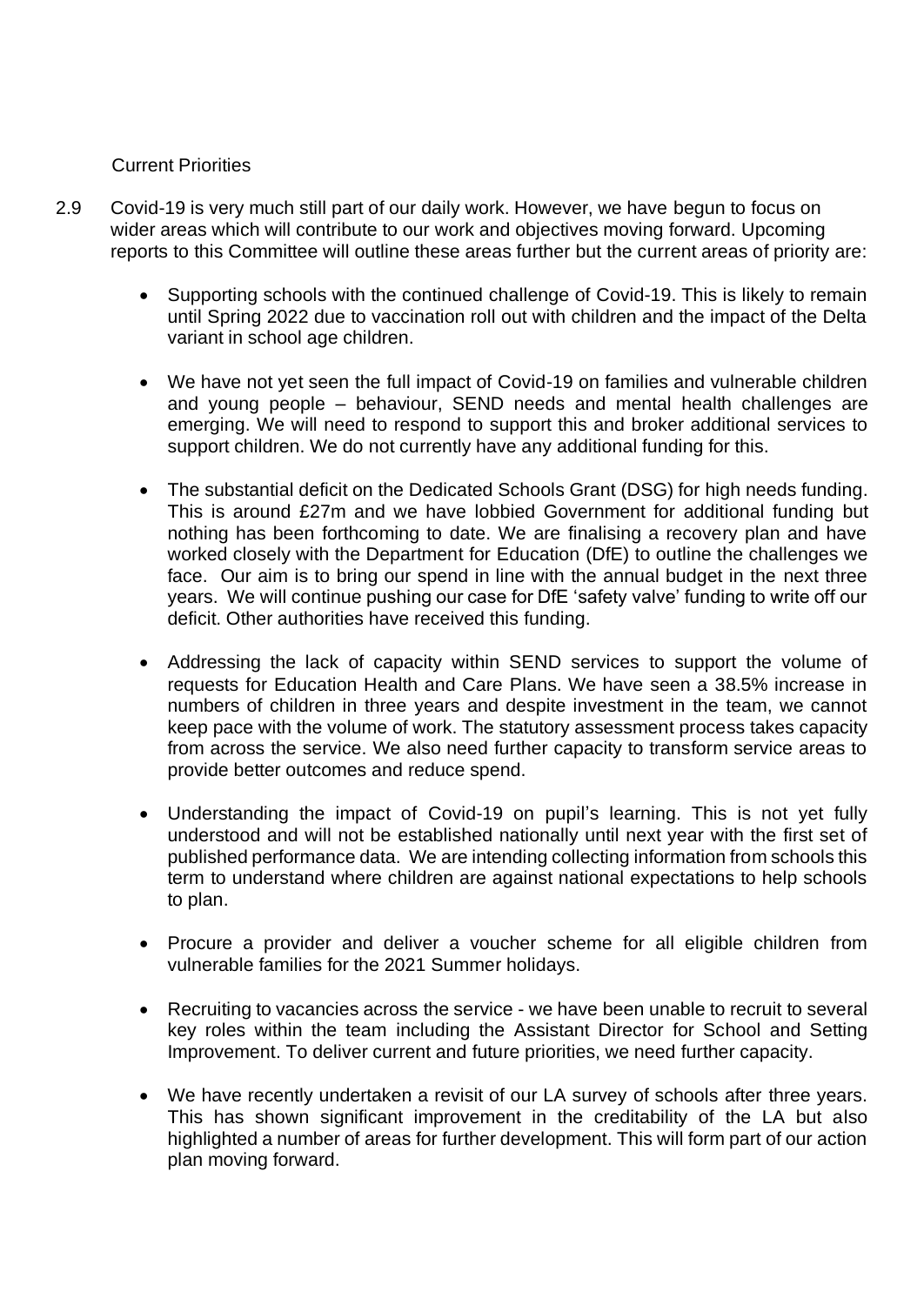- Deliver the education elements of the joint administration agreement. This includes ensuring sufficiency of breakfast club provision, supporting schools to remain maintained by the Local Authority and looking at sustainability funding for Nursery schools. Action plans will be written for all of these areas.
- Increasing the take up for free school meal entitlement especially for families who are low income following Covid-19. We also want to increase the take up of 2 year old funded places and the early years pupil premium (3 and 4 year olds) as we know settings are losing out on financial support which is vital to support catch up in these establishments.
- Ensure attendances continues to be high across all groups including a focus on vulnerable groups. We will also offer advice parents who are considering elective home educating their children line with the new requirement brought in during Covid-19.

#### Long Term Objectives

- 2.10 Planning for the longer term is challenging at the current time however the key focus areas for the directorate can be listed below:
	- Commission eight new schools to meet our growth requirements in the next five years. This will be undertaken through the LA led free school presumption processes and support trusts with free school bids.
	- Developed a school improvement strategy that bring all outcomes above national average and to the top of our statistical neighbours. Focus areas:
		- Improving Key Stage 2 outcome. All other areas have seen significant improvements and more schools becoming good and outstanding.
		- Focus our challenge and support to Academy Trusts over their performance.
		- We are 'closing the gap' for pupil premium children at a faster pace than other local authorities but the gap remains one of the largest in the country. With more children becoming eligible for pupil premium, we need to continue to deliver our approach further.
	- Ensure there is a sustainable approach to operating our smallest schools. This may involve consideration of different models for delivery and we are working with the Church of England Diocese to ensure we can continue to support these schools in their communities. Cambridgeshire schools are funded at 145th out of the 151st and this is affecting all children. We are hoping that changes to the national funding formula and the inclusion of a revised sparsity factor (rurality) will support schools.
	- Develop an action plan for improving prevention and early intervention for children with Special Educational Needs and Disabilities and reduce the need for statutory processes. This will include developing more locally based, school-based provision as part of the continuum of support for children with additional needs.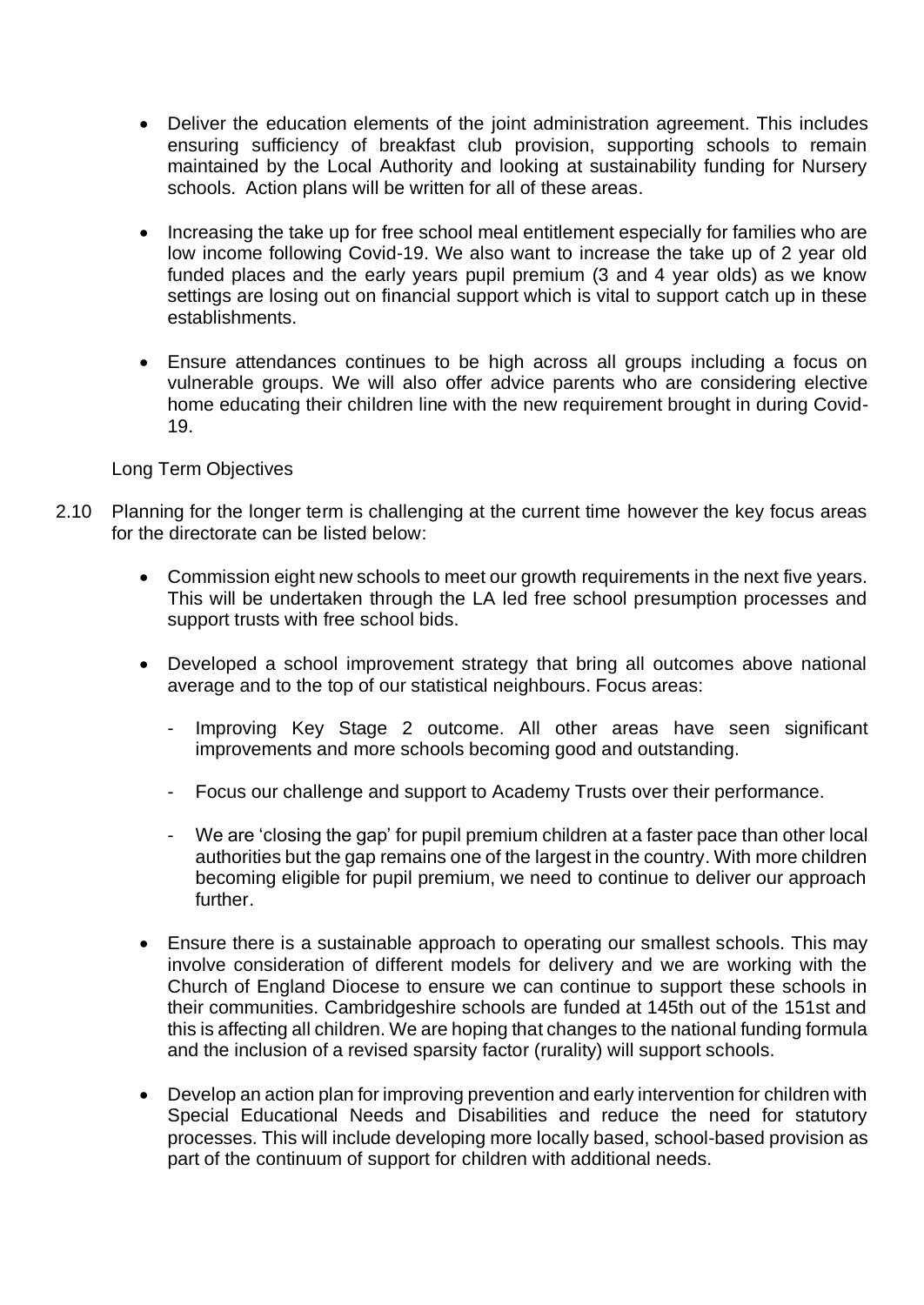- Ensure we effectively respond to the Ofsted Inspection of SEND services expected to take place in 2022. The last inspection took place in 2017.
- Sustain the improvement that have emerged in Fenland through the Opportunity area to ensure its academic performance continues to improve.
- Build a strong Local Authority led family of maintained schools to deliver and sustain outstanding school improvement and a culture of self-improvement.

### 3. Alignment with corporate priorities

- 3.1 Communities at the heart of everything we do
	- Schools and early years settings are at the heart of communities. Ensuring effective recovery from Covid-19 will support communities getting back to normal.
- 3.2 A good quality of life for everyone
	- Providing high quality education should enhance the skills of the local workforce and provide essential childcare services for working parents or those seeking to return to work. Schools and early years and childcare services are providers of local employment.
- 3.3 Helping our children learn, develop and live life to the full
	- The funding will support the most challenging families on low income to support feeding their children during the school holidays.
- 3.4 Cambridgeshire: a well-connected, safe, clean, green environment
	- There are no significant implications for this priority.
- 3.5 Protecting and caring for those who need us
	- Education is the major universal service the council provides as all children are required to access education. School and early years settings play a critical role in safeguarding and protecting the welfare of children and families. Post Covid-19, this role is becoming even more important.

## 4. Significant Implications

4.1 Resource Implications

The need to ensure sufficient capacity for the SEND statutory process will be considered as a capacity bid. The funding requirement is currently being considered.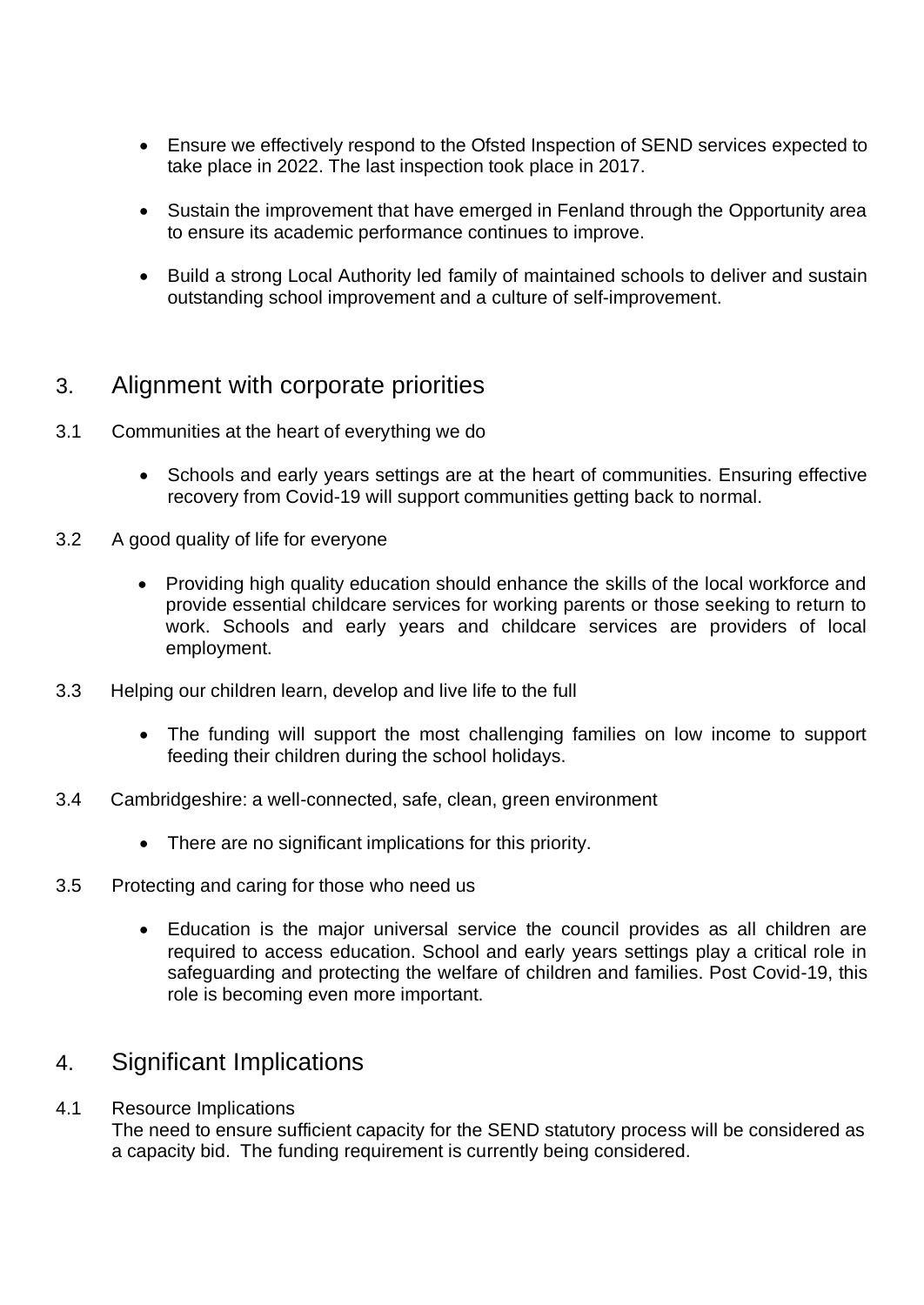- 4.2 Procurement/Contractual/Council Contract Procedure Rules Implications There are no significant implications within this category.
- 4.3 Statutory, Legal and Risk Implications There are no significant implications within this category.
- 4.4 Equality and Diversity Implications There are no significant implications within this category.
- 4.5 Engagement and Communications Implications There are no significant implications within this category.
- 4.6 Localism and Local Member Involvement There are no significant implications within this category.
- 4.7 Public Health Implications There are no significant implications within this category.
- 4.8 Environment and Climate Change Implications on Priority Areas: There are no significant implications within this category.

Have the resource implications been cleared by Finance? Yes Name of Financial Officer: Martin Wade

Have the procurement/contractual/ Council Contract Procedure Rules implications been cleared by the LGSS Head of Procurement? Yes

Has the impact on statutory, legal and risk implications been cleared by the Council's Monitoring Officer or LGSS Law? Yes Name of Legal Officer: Fiona McMillan

Have the equality and diversity implications been cleared by your Service Contact? Yes

Name of Officer: Jonathan Lewis

Have any engagement and communication implications been cleared by Communications? Yes

Name of Officer: Simon Cobby

Have any localism and Local Member involvement issues been cleared by your Service Contact? Yes Name of Officer: Jonathan Lewis

Have any Public Health implications been cleared by Public Health? No implications.

If a Key decision, have any Environment and Climate Change implications been cleared by the Climate Change Officer?